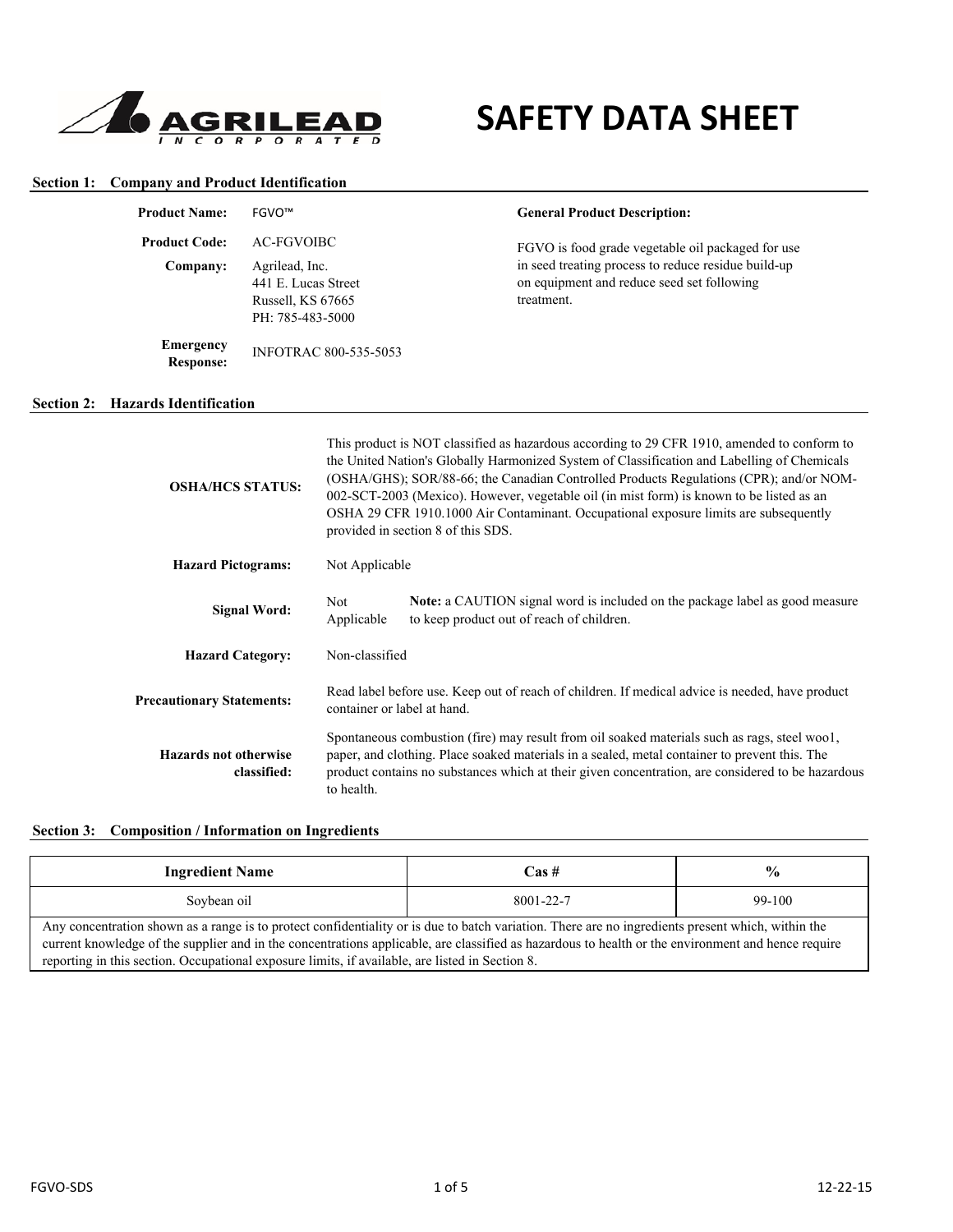# **Section 4: First Aid Measures**

| <b>General Info:</b>              | No hazards which require special first aid measures. When symptoms persist or in all cases of doubt<br>seed medical advice.                                                                                                                                                                                                                                                                                                                                                                                                                                                                                                                                 |
|-----------------------------------|-------------------------------------------------------------------------------------------------------------------------------------------------------------------------------------------------------------------------------------------------------------------------------------------------------------------------------------------------------------------------------------------------------------------------------------------------------------------------------------------------------------------------------------------------------------------------------------------------------------------------------------------------------------|
| Potential acute health effects:   | Eye Contact: Not expected to pose health issues for the eye. Inhalation: Health injuries are not known or<br>expected under normal use. When in the form of an airborne mist, refer to section 8 of this sheet for exposure<br>limits pertaining to "vegetable oil mist". Excessive inhalation of mist may result in respiratory irritation. Skin<br><b>Contact:</b> Prolonged or excessive contact with the skin may result in mild irritation, however, significant health<br>injuries are not expected under normal use. Ingestion: Health injuries are not known or expected under normal<br>use. Over exposure may cause gastrointestinal disturbance. |
| <b>FIRST AID</b><br>If ingested:  | No special measures required. Health injuries are not expected under normal use.                                                                                                                                                                                                                                                                                                                                                                                                                                                                                                                                                                            |
| <b>FIRST AID</b><br>If inhaled:   | Move to fresh air.                                                                                                                                                                                                                                                                                                                                                                                                                                                                                                                                                                                                                                          |
| <b>FIRST AID</b><br>Eye contact:  | Rinse thoroughly with plenty of water, also under the eyelids.                                                                                                                                                                                                                                                                                                                                                                                                                                                                                                                                                                                              |
| <b>FIRST AID</b><br>Skin contact: | Wash off with warm water and soap.                                                                                                                                                                                                                                                                                                                                                                                                                                                                                                                                                                                                                          |
| <b>Note to Physician:</b>         | Treat symptomatically.                                                                                                                                                                                                                                                                                                                                                                                                                                                                                                                                                                                                                                      |

# **Section 5: Fire Fighting Measures**

| <b>General Info:</b>                                      | Material may pose fire hazard because it is dispersed (or spread) by water.                                                                                                                                                                                                                                                           |  |
|-----------------------------------------------------------|---------------------------------------------------------------------------------------------------------------------------------------------------------------------------------------------------------------------------------------------------------------------------------------------------------------------------------------|--|
| <b>Extinguishing Method</b> /<br><b>Equipment:</b>        | <b>Suitable Extinguishing Media:</b> Dry chemical. Dry chemical powder. Carbon dioxide $(CO2)$ . Foam. Sand. Fog.<br>Use extinguishing measure that are appropriate to local circumstances and the surrounding environment.<br>Unsuitable Extinguishing media: DO NOT USE a solid water stream as it may scatter and spread the fire. |  |
| Special protective actions for fire-<br>fighters:         | Promptly isolate the scene by removing all persons from the vicinity of the incident if there is a fire. No action<br>shall be taken involving any personal risk or without suitable training.                                                                                                                                        |  |
| <b>Special protective</b><br>equipment for fire-fighters: | Fire-fighters should wear appropriate protective equipment and self-contained breathing apparatus (SCBA)<br>with a full face-piece operated in positive pressure mode.                                                                                                                                                                |  |
| <b>Hazardous Decomposition Info:</b>                      | Thermal decomposition can lead to the release of irritating gases and vapors. Arcolein, Carbon monoxide<br>$(CO)$ , Carbon Dioxide $(CO2)$ smoke, and fumes.                                                                                                                                                                          |  |

#### **Section 6: Accidental Release Measures**

| Personal precautions, protective<br>equipment and procedures: | Avoid high pressure washing or generation of aerosols. Material can create slippery conditions.                                                                                  |  |
|---------------------------------------------------------------|----------------------------------------------------------------------------------------------------------------------------------------------------------------------------------|--|
| <b>Containment Equipment and</b>                              | Dam up. Soak up with inert absorbent material. Use dry spill kit material or sand, collect in appropriate<br>containers. Clean contaminated surface thoroughly.                  |  |
| <b>Procedures:</b>                                            | Large Spills: Prevent entry into sewers, water courses, basements or confined areas. Note: see Section 1 for<br>emergency contact information and Section 13 for waste disposal. |  |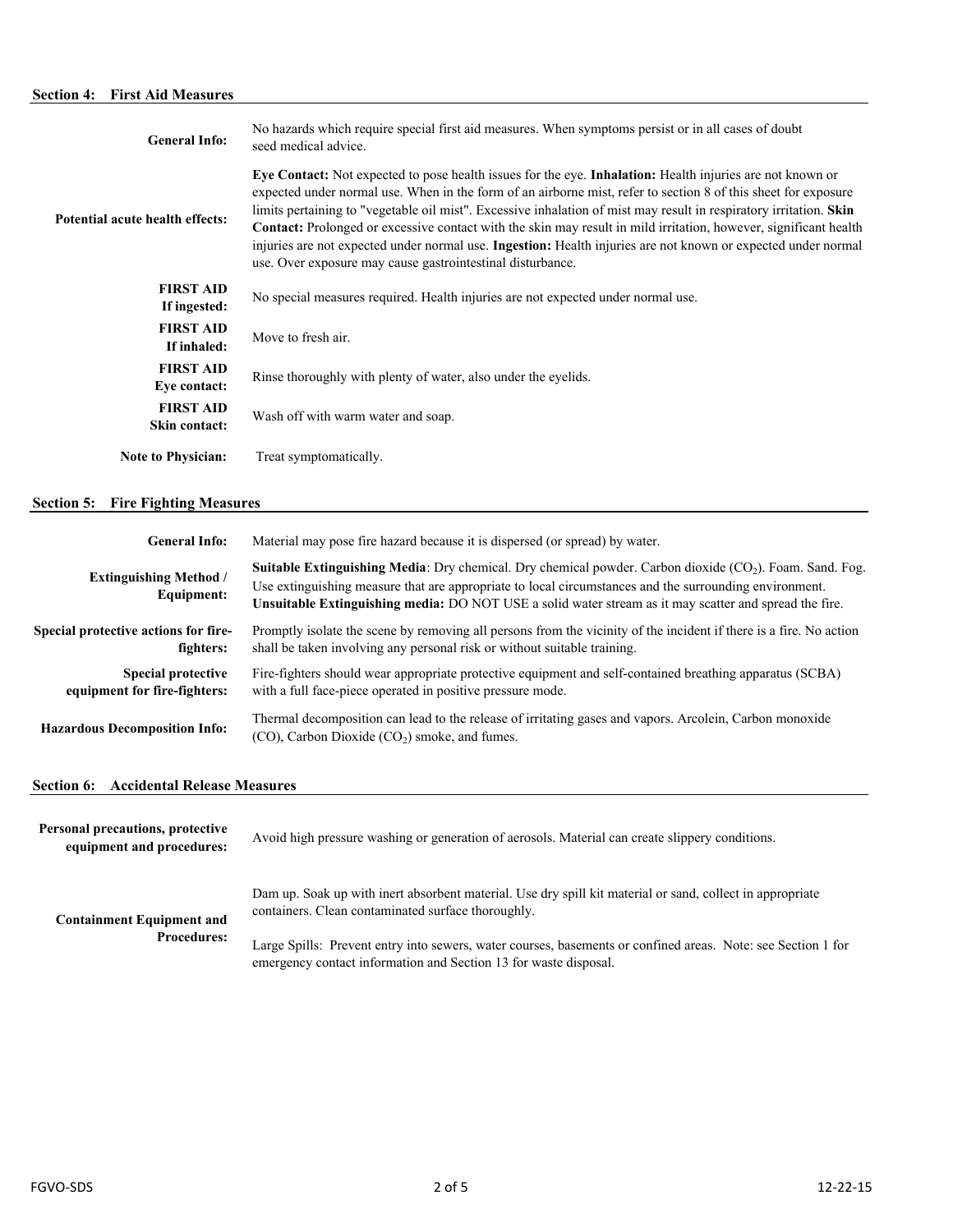# **Section 7: Handling and Storage**

| <b>Safe Handling Precautions:</b>   | Put on appropriate personal protective equipment (see Section 8). Ensure adequate ventilation, keep away from<br>open flames, hot surfaces and sources of ignition.                                                                                                                                                                                                                                                             |
|-------------------------------------|---------------------------------------------------------------------------------------------------------------------------------------------------------------------------------------------------------------------------------------------------------------------------------------------------------------------------------------------------------------------------------------------------------------------------------|
| <b>Recommendations for Storage:</b> | Store in accordance with local regulations. Store in original container protected from direct sunlight in a dry,<br>cool and well-ventilated area. Keep container tightly closed and sealed until ready for use. Containers that have<br>been opened must be carefully resealed and kept upright to prevent leakage. Do not store in unlabeled<br>containers. Use appropriate containment to avoid environmental contamination. |
| Incompatibilities:                  | No specific data available.                                                                                                                                                                                                                                                                                                                                                                                                     |

# **Section 8: Exposure Control / Personal Protection**

| <b>General / Engineering Controls:</b> | Use only with adequate ventilation. Apply technical measures to comply with the occupational exposure limits.<br>Handle in accordance with good industrial hygiene and safety practice.                                                                                                                                                                                                      |  |
|----------------------------------------|----------------------------------------------------------------------------------------------------------------------------------------------------------------------------------------------------------------------------------------------------------------------------------------------------------------------------------------------------------------------------------------------|--|
| <b>Work Clothing:</b>                  | Personal protective equipment for the body should be selected based on the task being performed and the risks<br>involved and should be approved by a specialist before handling this product. Oil resistant gloves are<br>recommended.                                                                                                                                                      |  |
| <b>Eye/face protection:</b>            | If contact is possible through splashing or mist, the following protection should be worn: safety glasses with<br>side shields.                                                                                                                                                                                                                                                              |  |
| <b>Skin Protection:</b>                | Appropriate footwear and any additional skin protection measures should be selected based on the task being<br>performed and the risks involved and should be approved by a specialist before handling this product.                                                                                                                                                                         |  |
| <b>Respiratory Protection:</b>         | In case of mist, spray, or aerosol exposure wear suitable personal respiratory protection.                                                                                                                                                                                                                                                                                                   |  |
| <b>Hygiene measures:</b>               | Wash hands, forearms and face thoroughly after handling chemical products, before eating, smoking and using<br>the lavatory and at the end of the working period. Appropriate techniques should be used to remove potentially<br>contaminated clothing. Wash contaminated clothing before reusing. Ensure that eyewash stations and safety<br>showers are close to the workstation location. |  |

| <b>Substances with Exposure Limits</b> | <b>Exposure Limits</b>                                                                                                                                                                                                                                                                      |
|----------------------------------------|---------------------------------------------------------------------------------------------------------------------------------------------------------------------------------------------------------------------------------------------------------------------------------------------|
| Vegetable Oil Mist                     | ACGIH TLV: 10 mg/m(3)<br><b>OSHA PEL:</b> TWA: 5 mg/m <sup>3</sup> mist, respirable fraction. TWA: 15 mg/m <sup>3</sup> mist total.<br>MEXICO: TWA: TWA: 10 mg/m <sup>3</sup> except irritant oils.<br>NIOSH: TWA: $5 \text{ mg/m}^3$ respirable mist. TWA: $10 \text{ mg/m}^3$ total mist. |

# **Section 9: Physical and Chemical Properties**

| <b>Physical State:</b>   | Liquid                                         | <b>Melting Point:</b>       | $-20$ degree C / $-4$ degree F |
|--------------------------|------------------------------------------------|-----------------------------|--------------------------------|
| Color:                   | Light yellow                                   | <b>Boiling Point/Range:</b> | Not available                  |
| Oder:                    | Slight Vegetable Oil                           | pH:                         | Not available                  |
| <b>Specific Gravity:</b> | $0.90$ (H <sub>2</sub> O=1)                    | <b>Flash Point:</b>         | 321 degree $C/610$ degree F    |
| <b>Solubility:</b>       | Insoluble in water<br>Soluble in many solvents | <b>Lower Flam Limits:</b>   | Not tested                     |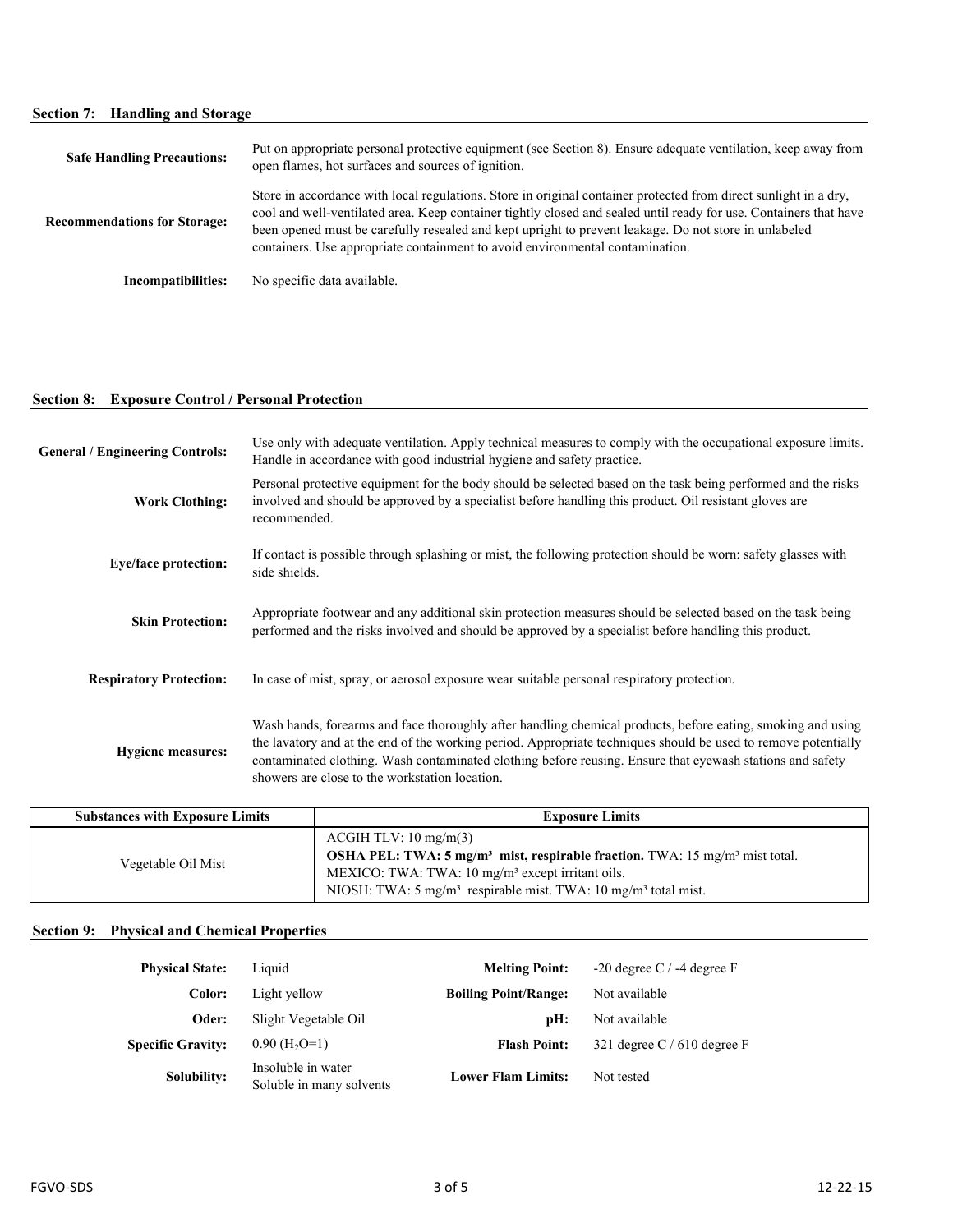#### **Section 10: Stability and Reactivity**

| <b>Stability/Reactivity:</b>                  | Stable under normal conditions.                                                                                                                         |
|-----------------------------------------------|---------------------------------------------------------------------------------------------------------------------------------------------------------|
| <b>Possibility of hazardous</b><br>reactions: | None under normal processing.                                                                                                                           |
| Incompatible materials:                       | No materials to be especially mentioned.                                                                                                                |
| <b>Decomposition products:</b>                | Thermal decomposition can lead to the release of irritating gases and vapors. Arcolein, Carbon monoxide<br>(CO), Carbon Dioxide (CO2) smoke, and fumes. |

#### **Section 11: Toxicological Information**

## **Toxicological Information (contained substances)**

| Tomocropical milor matricial (contained pubblished) |             |              |  |  |
|-----------------------------------------------------|-------------|--------------|--|--|
| Hazardous substance (name)                          | ACTT<br>љпа | $.$ D $\cap$ |  |  |
| $\sim$<br>$J10X1$ de                                |             | ∠∟           |  |  |

| <b>Acute Toxicity</b><br>(Conclusion/Summary): | No known significant effects or critical hazards.                                                                                                                                                                                                                                                                                                                                                                                                                                                                                                                                 |  |  |  |
|------------------------------------------------|-----------------------------------------------------------------------------------------------------------------------------------------------------------------------------------------------------------------------------------------------------------------------------------------------------------------------------------------------------------------------------------------------------------------------------------------------------------------------------------------------------------------------------------------------------------------------------------|--|--|--|
| <b>Potential Acute Health Effects:</b>         | Eye Contact: Not expected to pose health issues for the eye. Inhalation: When in the form of an airborne<br>mist, refer to section 8 of this sheet for exposure limits pertaining to "vegetable oil mist". Excessive inhalation<br>of mist may result in respiratory irritation. Skin Contact: prolonged or excessive contact with skin may result<br>in mild irritation, however, significant health injuries are not expected under normal use. Ingestion: Health<br>injuries are not known or expected under normal use. Over exposure may cause gastrointestinal disturbance. |  |  |  |
| <b>Section 12: Ecological Information</b>      |                                                                                                                                                                                                                                                                                                                                                                                                                                                                                                                                                                                   |  |  |  |
| <b>Ecotoxicity:</b>                            | Not classified for aquatic toxicity.                                                                                                                                                                                                                                                                                                                                                                                                                                                                                                                                              |  |  |  |
| Persistence/Degradability,<br><b>Mobility:</b> | Readily biodegradable. The product is insoluble and floats on water.                                                                                                                                                                                                                                                                                                                                                                                                                                                                                                              |  |  |  |

#### **Section 13: Disposal Information**

The generation of waste should be avoided or minimized wherever possible. Disposal of this product, solutions and any by-products should at all times comply with the requirements of environmental protection and waste disposal legislation and any regional local authority requirements. Oil soaked materials may spontaneously combust and should be properly managed to avoid ignition and heat sources or oxygen rich environments. Collect and store soaked materials in closed, metal containers to help prevent combustion. Empty containers should be decontaminated and taken for local recycling, recovery or waste disposal. **Disposal Methods:**